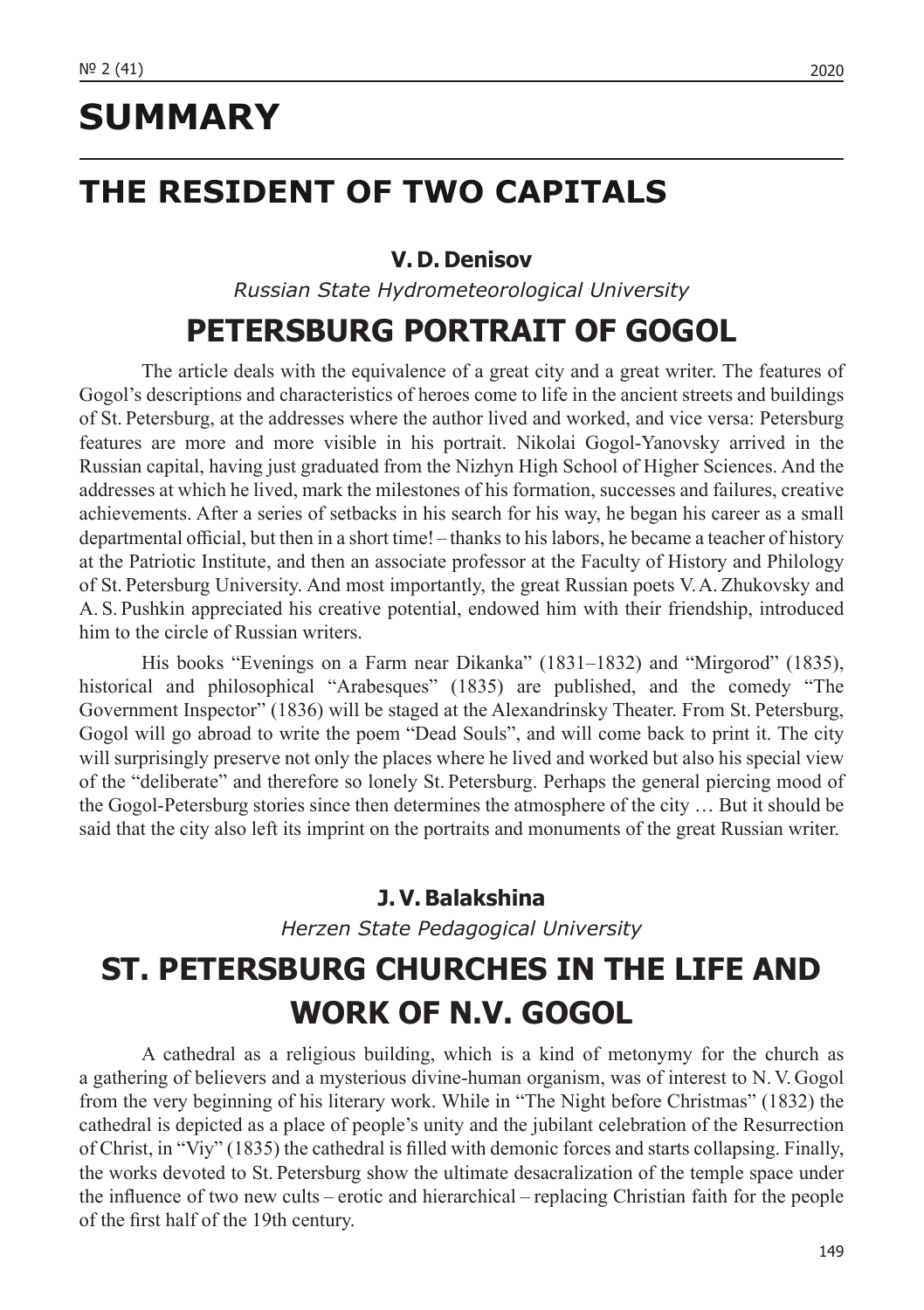Perhaps the writer's alienation from the churches of St. Petersburg was due to his personal experience of visiting churches of various departments that functioned within the state mechanism. Gogol's epistolary heritage does not contain any mention of churches of which he became a parishioner in the capital of the Russian Empire. It can be assumed that he attended the churches of those departments where he served: the church of St. Spyridon of Trimythous at the Estates Administration, the house church of the Patriotic Institute, etc. However, the very fact of the existence of the cathedral (church) under the state structure, typical of the Synod period of Russian church history, could not satisfy the writer, who sought the church as a mediastinum of people's unity and / or the mystic dimension of the Heavenly Church.

#### **O. Yu. Robinov**

*The House of Gogol – memorial museum and scientific library*

# **MOSCOW TOUCHES TO GOGOL'S PORTRAIT (FROM THE EXCURSION PRACTICE OF THE MUSEUM «THE HOUSE OF GOGOL»)**

The article is devoted to Gogol's stay in Moscow, his meetings with writers, scholars, public figures, and his participation in the cultural life of the "ancient capital". According to the memoirs of contemporaries, the touches to the portrait of the writer as he was known, loved, and remembered by Muscovites were recreated. This image is supplemented by urban legends about the life and death of the writer in the house on Nikitsky Boulevard, which is included, along with two monuments of different eras, in the "Gogol" toponymy of Moscow.

The article presents the author's development of an excursion route from the "Gogol House-memorial Museum and scientific library", now the only Museum of the writer in Russia. The route runs through two Moscow districts, connecting several memorable places: Nikitsky Boulevard, Number 7A, where Gogol died; the monument to the writer by the sculptor N.A.Andreev in the square near the "house of Gogol" (on the city maps it is often called "Gogol's Square"); the monument to the writer on Arbat Square; Number 27 in Bolshoy Afanasyevsky lane (where the sculptor N.A.Andreev had a workshop); in the same lane, Number 12, where Gogol first came to the Aksakovs; Number 25 and 30 on Sivtsev Vrazhek, where the Aksakovs lived in 1849 and where Gogol visited them; and Number 12A on Pogodinskaya street, where the writer visited M. P. Pogodin.

The Moscow touches to Gogol's portrait will be completed when we visit the nearby Novodevichy Cemetery and find the writer's grave, which was moved here in 1931 from the graveyard of Moscow's oldest monastery Svyato-Danilov.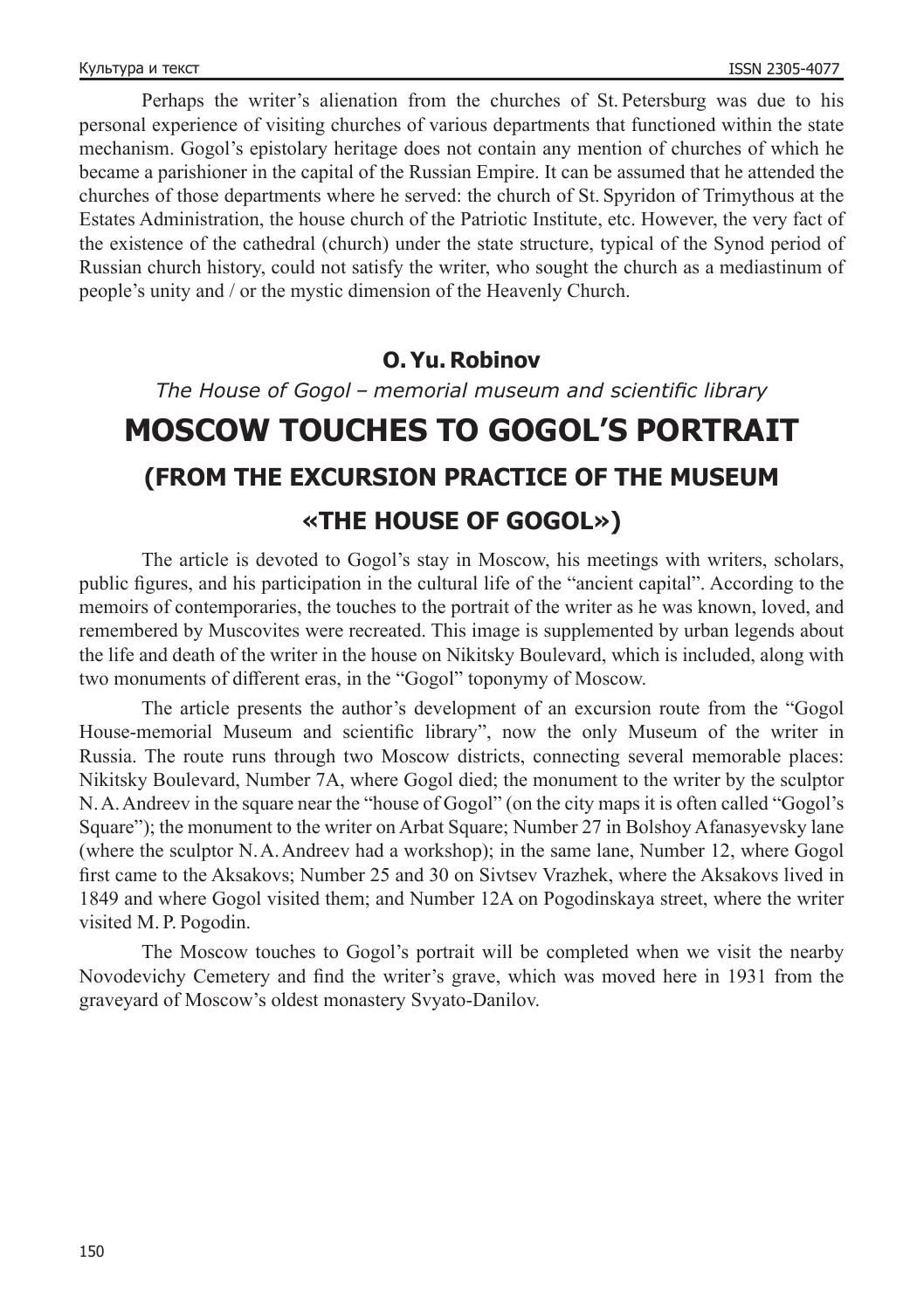## **HISTORICAL & CULTURAL CONTEXT OF N.V. GOGOL'S CREATIVITY**

### **E. I. Annenkova**

*Herzen State Pedagogical University*

# **«THE SELECTED PASSAGES FROM CORRESPONDENCE WITH FRIENDS» BY N. V. GOGOL AS HIS ANTIPETERSBURG PROJECT**

The article considers the transformation of the St. Petersburg theme in works by N. V. Gogol. Stated already in the first cycle of the writer, this topic was most fully expressed in the Petersburg tales, and in 1840 it marked significant changes. In "The Selected passages from correspondence with friends" the world of St. Petersburg is implicitly present as a symbol of civilization, in which the antichrist principle, which is not fully understood by the inhabitants of the city, clearly appears. The writer makes an attempt to contrast this world with a different reality based on the traditions of Christian culture. "Position", "rank", which have an unconditional value in St. Petersburg, are opposed to "their own place", "field". The Russian world, as Gogol builds it in "The Selected passages", is opposed to hierarchical, official, split Petersburg. The writer is trying to combine two aspects of the vision and reconstruction of this world – from the inside and from the outside; the author needs a combination of the panoramic view characteristic of ancient Russian culture and a detailed, concrete one, capable of noticing "trifles". At the same time, the author's position of omniscience, if not disputed, is questioned in the book, combined with the irony characteristic of the writer's work in the 1830s. In "The Selected passages" the author is convinced that he has the right to a preaching word, but it is substantially corrected by the confessional tone of the narrative.

While the world of St. Petersburg in Gogol's stories is mostly masculine, "The Selected passages" manifest the diversity and versatility of female characters: this is "a wife … in simple home life", as if she came from Domostroi, a 16th-century monument, a lady of high society, "the Governor's wife" and ordinary provincial ladies. All of them make one think about the "dovelike soul", "pure charm", "the power of spiritual purity", "higher beauty", that is, approach the understanding of beauty as "mystery". We can say that Gogol denotes a range of concepts such as spiritual beauty and secular beauty both in their autonomy and relationship.

The Russian world, in the end, appears as quite complex, but nevertheless integral, therefore, potentially able to withstand the destructive power of evil.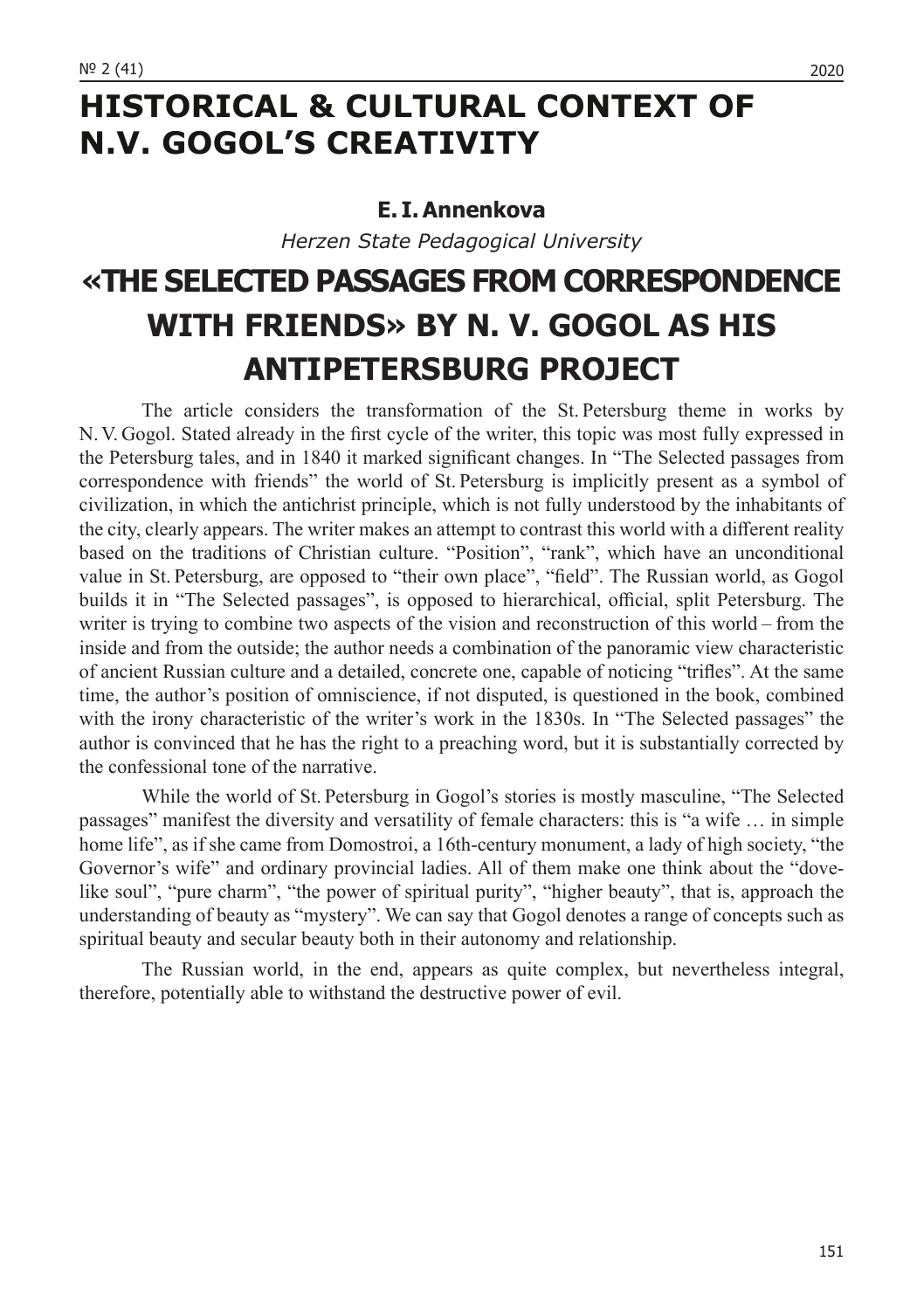## **E. A. Filonov**

*Saint Petersburg State University*

# **NIKOLAI GOGOL AND HIS READERS IN THE CHANGE OF ERAS**

The article attempts to trace how the concept of the meaning of a classical text is formed in the culture space and what significance the categories of "author's intention", "artistic structure" and "reader's perception" have in this process.

Three episodes connected with the creative, reading, and theatrical history of the Nikolai Gogol's comedy "The Government Inspector", are considered in the work. The comedy premiere, that took place in April 1836, is the first of them. The evidence of public success, conflicting critics' opinions and Gogol's comments provide the material for the analysis of various receptive strategies. Different readers and viewers, perceiving the new play, were guided by different literary conventions: high classic comedy; vaudeville; satire. Gogol's statements suggest that the author's expectations were connected with the convention of a realistic theater that had not yet been formed in the 1830s.

The second episode is an absentee dispute between readers and the author about the meaning of the comedy, which dates back to the 1840s. The new literary era is changing the reader's perception of the text. The realistic convention becomes dominant and defines the basic receptive strategy. The fictional world is perceived as a direct reflection of reality with all its conflicts and contradictions. Gogol, in his new comments on "The Government Inspector", offers a symbolic interpretation of its basic images. However, this receptive strategy is strange to his contemporaries.

The third episode is the rethinking of Gogol's comedy in symbolist criticism of the late 19th – early 20th centuries (V.Rozanov, V.Bryusov, D. Merezhkovsky) and in famous performances of K. Stanislavsky and V. Meyerhold. The new literary era highlights another reading strategy – the search for symbolic content in the images of reality. Thus, the "The Government Inspector" is read as a mystical work.

However, this does not mean that the readers of the turn of the century come closer to understanding the author's intention than the readers of the 1840s. The analysis of the author's comments, audience and reader reviews, stage interpretations of the comedy and various literary conventions that existed in the 19th and early 20th centuries reveals that the artistic structure of the text functions differently in different conditions of its perception, determined by the changing literary eras. Thus, the meaning of the literary text can only be described as a moving and essentially non-closed perspective.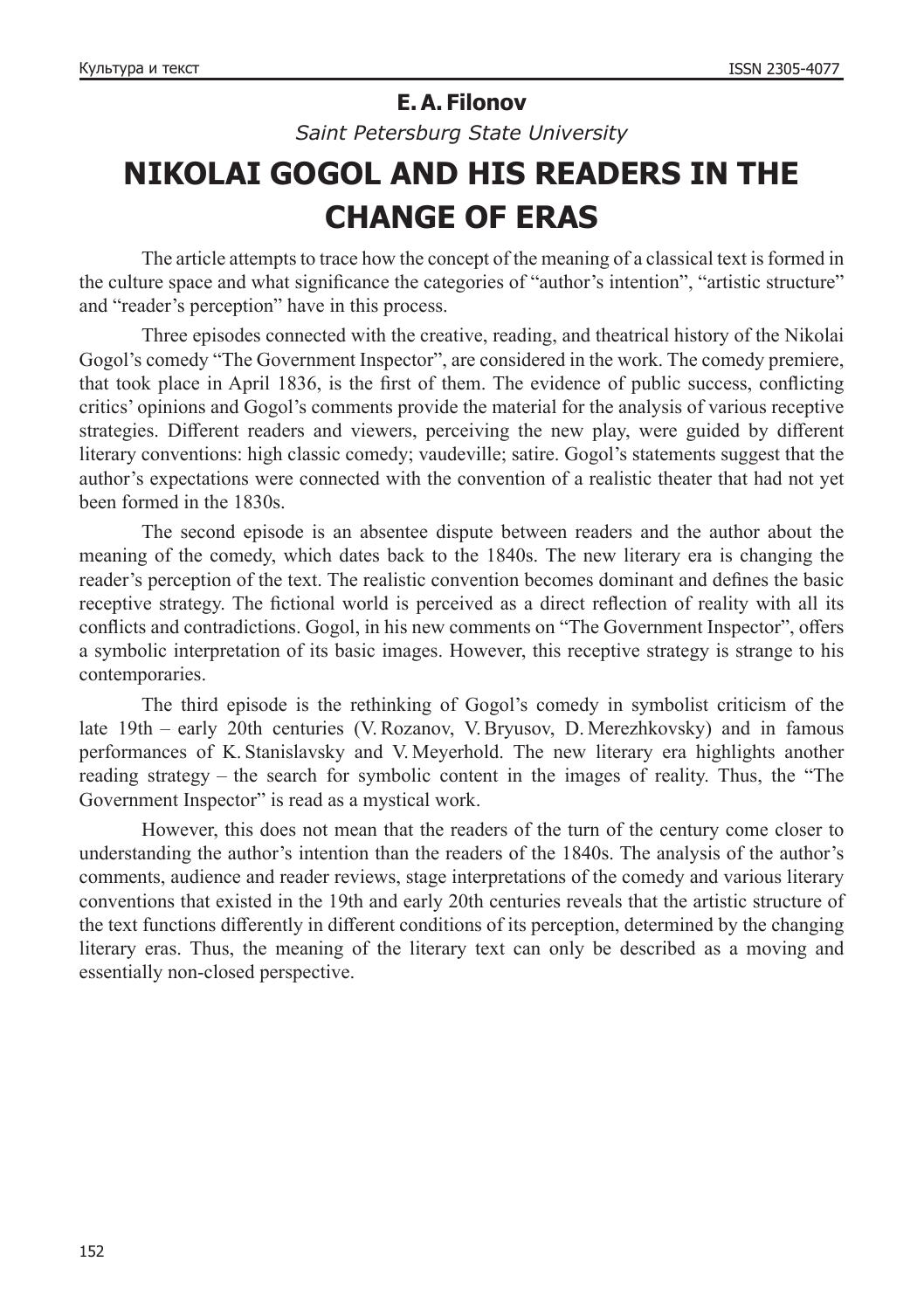### **V. A. Voropaev**

*Lomonosov Moscow State University*

# **«EVEN SO COME, LORD JESUS»: NIKOLAI GOGOL'S DEPART AS HIS BEQUEST TO DESCENDANTS**

The article attempts to recreate the events of Nikolai Gogol's last days based on reliable well-documented facts, to answer the questions compulsory for making the writer's academic biography. These questions encompass spiritual, outlook and creative issues. It is Gogol's church worldview that makes his behavior during his last days clear. The article clarifies the Church Slavonic semantics of the word "requirement" in the margin of Gogol's Bible opposite to Saint Apostle Paul's words "I am … having a desire to depart, and to be with Christ" (Phil. 1: 23).

The righteous Christian death of the writer became the top of his spiritual path, the last step of the ladder that he had been climbing all his life and which was built in his soul. Shortly before his death, Gogol expressed the idea of the need to leave «a will to posterity <...> which should also be our native and close to our heart, as children are close to the heart of the father (otherwise the link between the present and the future is broken)…» (from a letter to Prince P.A. Vyazemsky dated January 1, 1852), such a Testament of Gogol to descendants (in addition to his writings), was his Christian death, in which the spiritual connection between the present and the future, the connecting thread of generations, was manifested in all immutability and evidence.] The words «Even so, come, Lord Jesus» (Rev. 22: 20) engraved on Gogol's tombstone, undoubtedly express the most important in his life and works, i. e. his endeavor to acquire the Holy Spirit and prepare his soul to encounter with the Lord.

### **S. E. Voloskova**

*Herzen State Pedagogical University*

## **HISTORY OF SOME GOGOL'S EDITIONS**

### **(based on the materials of the Fundamental library of Herzen State**

### **Pedagogical University)**

Among Gogol's books in the Fundamental library of the RSPU named after A. I. Herzen, there are some particularly notable copies. Thus, the Department of rare books stores the  $1<sup>st</sup>$ edition of Gogol's poem "Dead souls" (Moscow, 1842). There are numerous library stamps on it, including Princess Obolenskaya's gymnasium (Nadezhda Krupskaya, Vera Komissarzhevskaya, Anna Safonova-Timireva (Kolchak's future companion), Saltykov-Shchedrin's, Kuprin's, Botkin's, Stolypin's daughters used to study there). Judging by its appearance, this book by Gogol was in particular demand. It lacks the frontispiece with the famous image of the Troika, and the last few pages, and many of the sheets are repaired with glue around the perimeter.

Another edition of the poem – the 19th issue of Gogol's illustrated library of Pavlenkov – was published in 1909, when the 100th anniversary of the writer was celebrated. For a long time, the book was used by the students of the Orphan Institute named after Emperor Nicholas I.The book has a characteristic cheap cardboard binding with "N. S. I." embossed on the rag spine (the stamp of the institute is on the back of the frontispiece and on the last page; there are a lot of handwritten notes and inscriptions).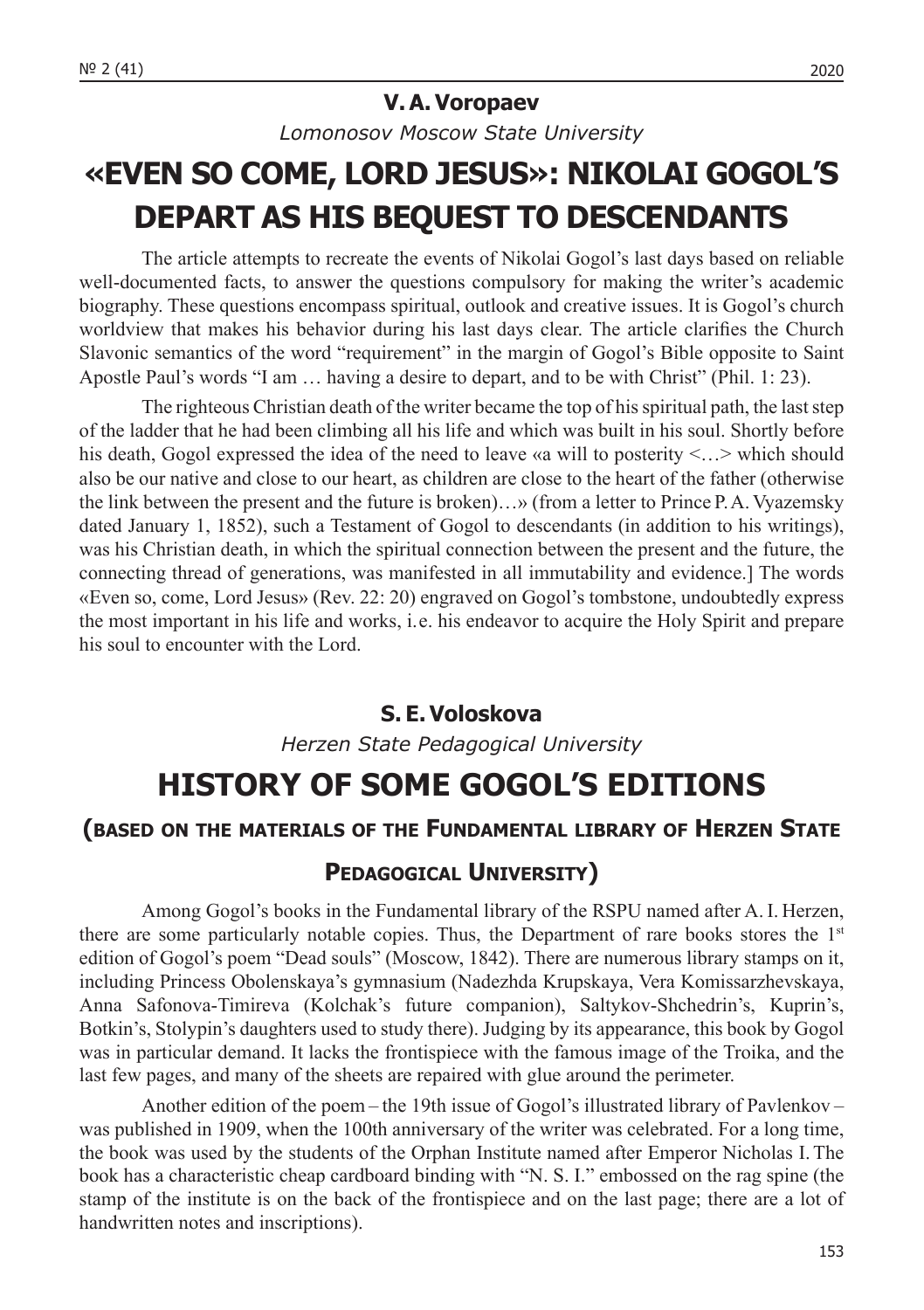Several books by Nikolai Gogol, which are kept in the Fundamental library, were published during the Great Patriotic war. These are two editions published during the Siege of Leningrad: the story "Taras Bulba" and "Petersburg stories". The plays "The Inspector General" and "The Marriage" were signed to print immediately after the end of the Siege. It was the time when publishing books for children and youth had the mission to raise the morale of the people. This was the purpose of the appeal to the spiritual heritage – the Russian classics. The books also deserve attention for their remarkable illustrations by P. M. Boklevsky, Kukryniksy, and N. V. Kuzmin.

Currently, all the mentioned Gogol books are actively used in the exhibition work. They are interesting to the guests of the Fundamental library and are available to all its readers.

## **GOGOL AND…**

### **A. V. Denisova**

*Russian State University of Justice*

## **ROME IN THE LETTERS OF GOGOL AND DOSTOEVSKY**

The article considers the reflection on the perception of Rome in the letters of N. V. Gogol and F. M. Dostoevsky. Such a comparison is valid since Gogol was the writer whose work accompanied Dostoevsky all his life beginning with the words of Nekrasov and Grigorovich, who came to Belinsky exclaiming, "New Gogol appeared," then reading Belinsky's letter to Gogol in Petrashevsky's circle, and ending with critical thoughts of Dostoevsky himself about Gogol in the "Diary of a Writer".

Both Gogol and Dostoevsky sought to Italy, which personification was Rome, but in their epistolary heritage the "eternal city" is reflected differently. The Italian theme appears in Dostoevsky's correspondence starting in 1846 (the letter to Ya. P. Polonsky dated 31 July, 1861). For him, a former convict, Italy was unattainable for a long time, and when he escaped abroad, it was perceived as a long-awaited breath of freedom. However, during the Italian journey, he did not find inner freedom, and this condition largely explains the few letters from Rome, where there are no internal experiences of meeting with the "eternal city". There is a feeling that Dostoevsky does not seem to see the beauty of Rome. It can be assumed that at that time his own experiences were more important for him: a difficult relationship with A. Suslova, and his wife dying of consumption in Russia.

For Gogol, Rome, where he, unlike Dostoevsky, lived for a long time, was the embodiment of a dream, an ideal space, the only place where the artist can create and give himself to art and ascetic service to the world. In Rome, Gogol is internally free, despite his financial constraints and health problems. Rome turns out to be equivalent to Peace, to part with it is the same as to leave the world.

However, during his second stay in Rome, 1842–1843. Gogol takes the city differently: Rome ceases to be a source of inspiration, which is now associated with the inner life of the writer. Gogol drives through the city like through an ordinary road station which does not occupy his attention. He is focused on himself, seeks truth within himself, tries to reveal it to others.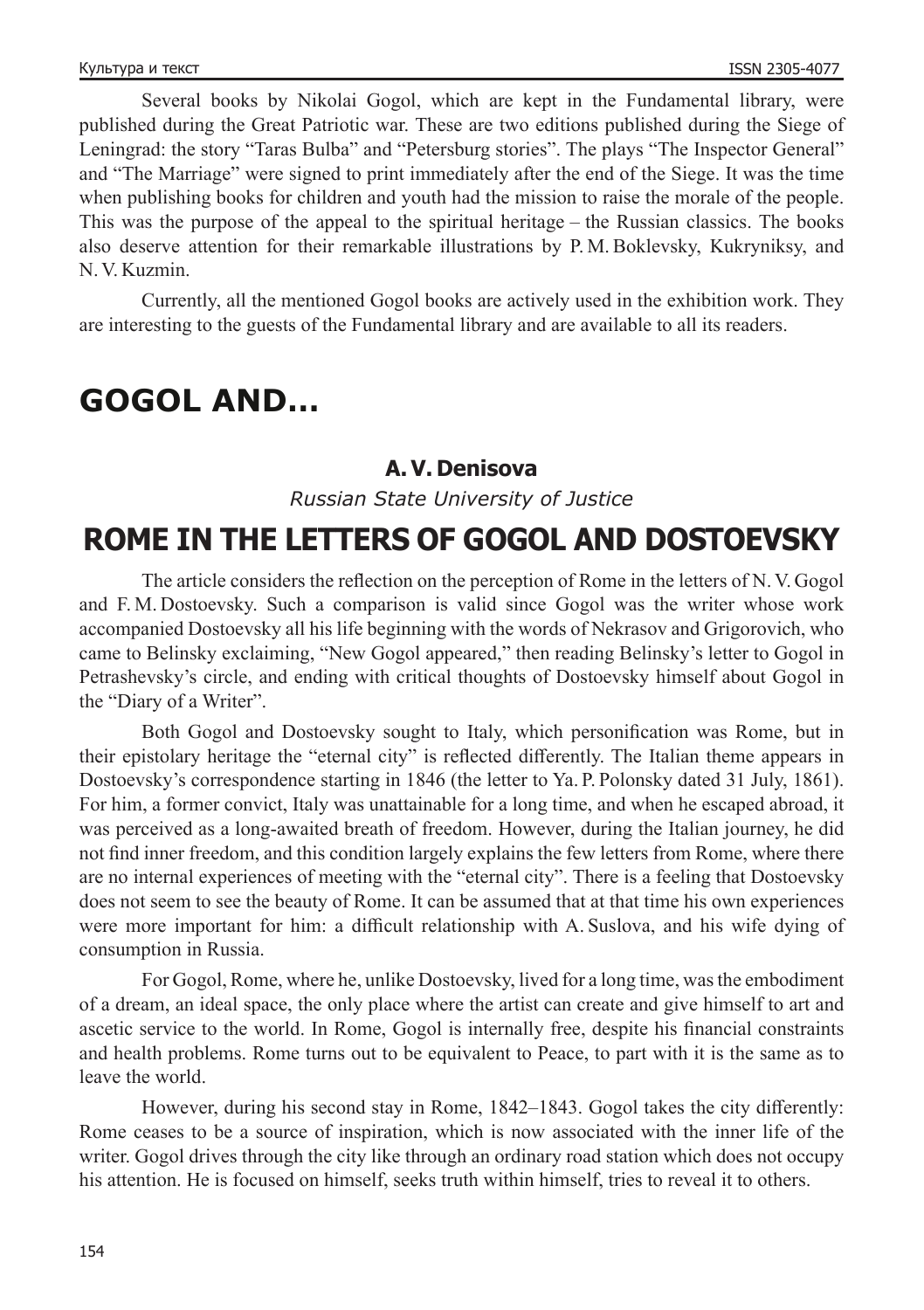It turns out that, reflected in the letters, the perceptions of Rome by the writers are largely consonant with each other. Both are looking for a source of inspiration, but, having passed the "test of Rome", they turn to something different: Gogol – to his inner life, Dostoevsky – to the life of Russia. Nevertheless, the comprehension of the world takes place in the depths of the artistic vision. In Rome, Gogol will write "Dead Souls", "The Overcoat", the fragment of "Rome" … And Dostoevsky, in a letter to Strakhov, written in Rome in September 1863, reports on a "plan

### **A. Kh. Goldenberg**

of one story", and outlines his future novel, "The Player".

*Volgograd State Social and Pedagogical University*

# **GOGOL AND AESTHETICS OF RUSSIAN AVANT-GARD (TO THE PROBLEM OF RELATIONSHIP OF THE WORD AND PAINTING)**

Representatives of various types of Russian avant-garde art recognize Gogol as their forerunner. Gogol's aesthetics turned out to be consonant with the artistic practice of early avantgarde painting, which was in close contact with literary futurism. She played an exceptional role in the formation of the poetics of V. Mayakovsky, V. Khlebnikov, A. Kruchenykh, had a powerful impact on their attitude to the visual possibilities of the word.

One of the links between Gogol and a number of Russian avant-garde movements of the beginning of the century was the traditions of urban folk art, widely represented in Gogol's ecfrasis. This appeal to the folk holiday culture, theatricalization, folkloric hyperbolism, the naive art of signage, the use of the traditions of the booth and lubok, a laughable beginning. It was Gogol who introduced signage ephrasis into Russian literature, which became one of the leading forms of literary and artistic neo-primitivism. Poets and artists of the Russian avant-garde made the aesthetics of signboards a banner of the national identity of new art.

Gogol's concept of a thing visibly echoed in the still lifes and portraits of the artists of The Jack of Diamonds with their desire to interpret a person as a "nature morte", only a little more complicated. They can serve as a kind of commentary on a whole gallery of portraits of the characters of the author of Dead Souls.

Another point of contact between the pictorial principles of the early Russian avantgarde artists and Gogol's ecfrasis is the low-key aesthetics of signs, combining painting and word. Following M. Larionov, V. Mayakovsky introduces text fragments into his signage images. No less significant for them was the tradition of Gogol's grotesque, the laughable "decreasing intonation" so characteristic of Russian avant-garde poetics in depicting the world and man.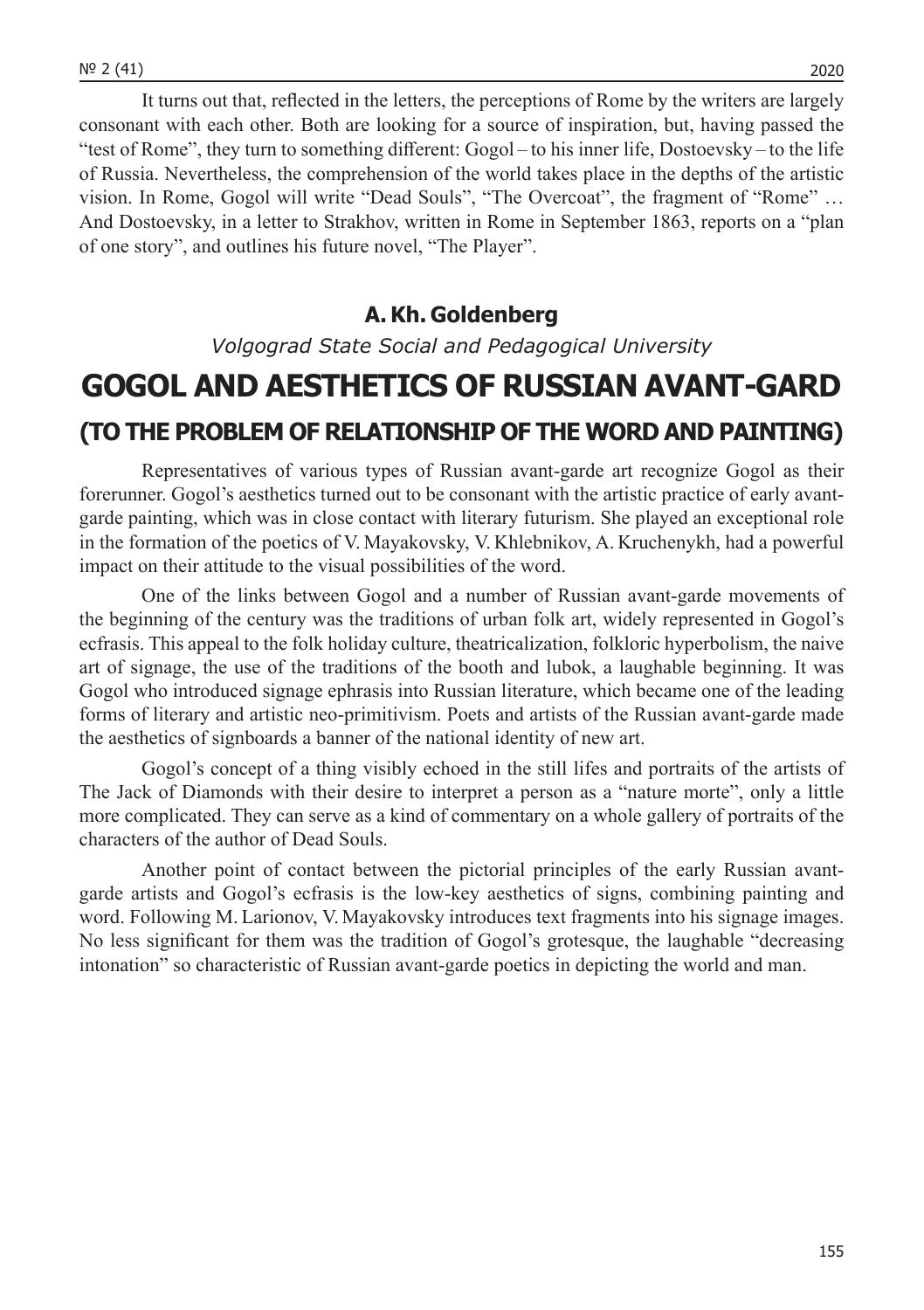### **A. I. Kulyapin**

*Altai State Pedagogical University*

# **DIALOGUE WITH N. V. GOGOL IN THE STORY OF V. M. SHUKSHIN «MY SON-IN-LAW STOLE A TRUCKLOAD OF FIREWOOD!»**

Attempts to identify the influence of Gogol on the short stories of V. M. Shukshin were made by shukshinologists repeatedly. Most often the subject of consideration was the stories "Gogol and Raika" (1968) and "Stalled" (1973), in which the dialogue with Gogol is conducted directly by the narrator. The purpose of this research is to analyze hidden reminiscences from Gogol's story "The Overcoat" in the short story "My son-in-law stole a truckload of firewood!" (1971).

The process of creating the story was quite unusual. The impetus for its writing was a real experience of Shukshin's childhood friend Veniamin Mikhailovich Zyablitsky. During a chance meeting in Gorno-Altaisk, the school friend of the writer told him about the difficulties in his family life. Having kept the name of his friend and some of the circumstances of his story unchanged, Shukshin nevertheless created a text that is certainly oriented to the language of culture. Already in the first sentence of the story, calling his hero "a little man", the writer introduces a literary code. The plot that centers on the dream of a "little man" about a new coat, cannot but evoke associations with the story "The Overcoat" by N. V. Gogol. Shukshin used the plot outline of Gogol. In addition, there are several Gogol details in the text of Shukshin's story. The most important parallel for the interpretation of the story relates to the well-known "humane place" of Gogol's story. The ending of Shukshin's story is typologically close to the denouement of "The Overcoat". Akaki Akakievich in the finale of "The Overcoat" after his death turns into a formidable avenger and judge. A similar metamorphosis occurs with Shukshin's Venya Zyablitsky. In the final scene of the story, the prosecutor and Venya actually swap roles. Now the "little man" blames and judges the powers that be. Shukshin doubles the situation of Venya Zyablitsky's arbitrary seizure of judicial prerogatives. At first, the situation appears in a carnivalesque version (Venya "arrests" his mother-in-law, locking her up in the toilet), and at the end – in a dramatic way.

The opposition "laughter / fear" acquires a conceptual significance in the story. Fear is both the tool and the foundation on which the power rests. Initially, Venya Zyablitsky, like everyone else, is afraid of his mother-in-law and respects the authorities. However, unlike many others, he manages to overcome his fear. The show trial of Venya turns out to be a defeat for the authorities: the villagers, despite the pressure exerted on them, stand up for him.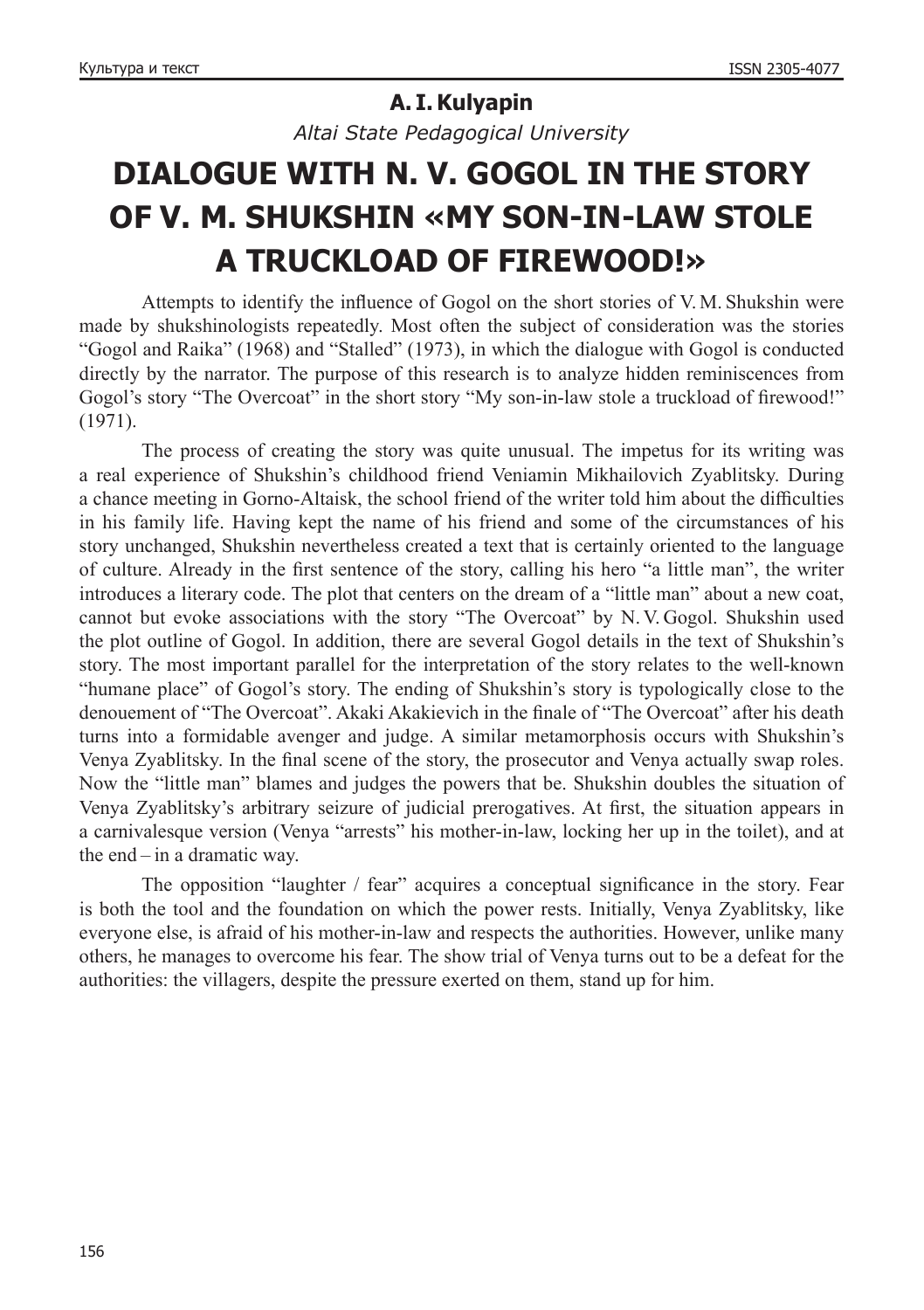# **VISUAL LAYER**

### **L. D. Apushkina**

*St. Petersburg State Institute of Culture*

**S. A. Nikitchenko**

*Saint Petersburg State University*

### **S. N. Trotsyuk**

*Russian State Hydrometeorological University*

# **THE IMAGE OF N. V. GOGOL, HIS BOOKS AND CHGARACTERS IN THE CONTEMPORARY ART (A STUDY OF STREET ART)**

The article is related to one of the most popular types of modern art – street art – that uses the urban space as a canvas. One of the most important components of every cultured person's aesthetics is the ability to perceive works of fine art. With each round of its development, this art acquires more and more freedom of expression thus growing more provocative, i. e. artists endow their works with the meaning which is often hidden from the mass audience, and this causes the mainstream audience's outrage and rejection of modern art.

The works of street art, with rare exceptions, are aimed to express their authors' emotions, to draw public attention to a particular issue. In Russia, most classics-related street-art works are dedicated to Alexander Pushkin as the most famous Russian classic author. But there are quite a few works related to Nikolai Gogol.

The material for the research was taken from the international event dedicated to Gogol, which has been held annually since 2007 and was included in the TOP 5 events in Europe for 2019. This is the international festival "StartUp GOGOLFEST". A special feature of the festival was the presentation of the International festival "StartUp GOGOLFEST" and the joint project GOGOLFEST and GogolTrain held at the railway station in Kiev. GogolTrain is Europe's first art-train that unites the arts, the cities and the people on the platform of art mobility.

The authors of the article show the great influence of N. V. Gogol's works on modern art, focusing on such forms as graffiti and murals, in addition, on the images of Gogol and his characters in the cities of Russia, Ukraine and Kazakhstan. These works of street art are divided into: 1) portraits of the writer, 2) images of his characters, and 3) his books – among others on the bookshelf.

Thus, both legal (as commercial projects) and illegal street art (as an initiative of socially active citizens) are aimed to support national culture and spark the younger generation's interest to classical literature and the writer's personality.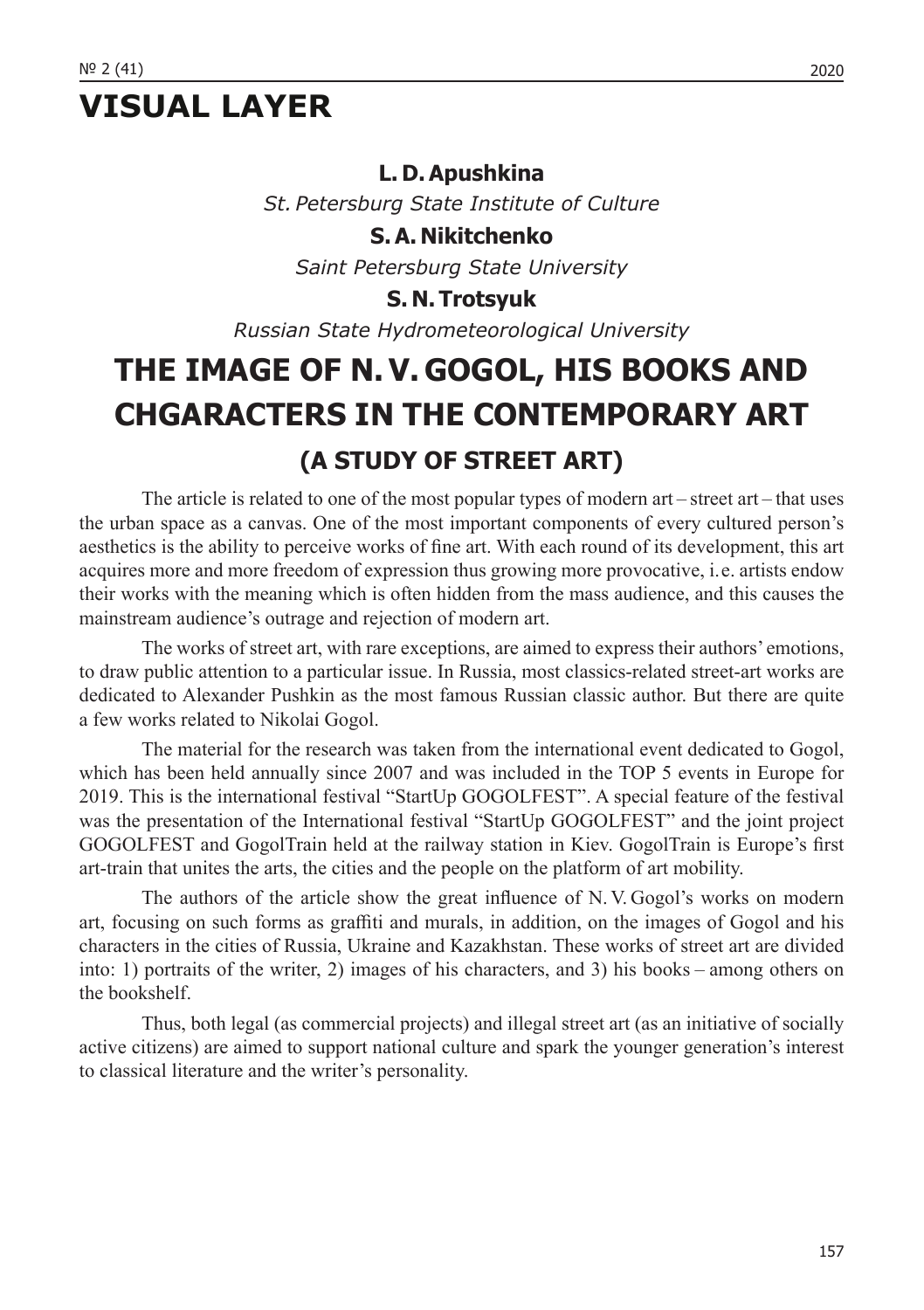# **YOUNG PHILOLOGY**

### **A.** G. Ershov

*Herzen State Pedagogical University*

# **ARTISTIC RETHINKING OF REAL PERSONS' IMAGES IN N. V. GOGOL'S «SELECTED PASSAGES FROM CORRESPONDENCE WITH FRIENDS»**

In Gogol's book "Selected Passages from Correspondence with Friends" (1847), historical figures and author's contemporaries appear directly as characters and also as addressees of both direct and indirect references. However, the images created by Gogol are often very far from their prototypes, as they were rethought by the author to express his position on a particular issue more accurately. In the article this feature of Gogol's use of the real persons' images is considered through the example of the transformed image of artist Alexander Andreevich Ivanov (1806– 1858), appearing in chapter 23б "The History Painter Ivanov". It was his character, creativity, relations, actions that served as the basis for creating the image of the ideal creator, which is essential for the writer.

In his text Gogol does not recreate the real life of Ivanov, but designs the image that was necessary for the general concept of the book, rethinking facts from his life, complementing his image with the features that the writer saw as fundamentally important in the image of the creator. The writer puts a special emphasis on the potential genius of the artist, who could even leave the old masters behind, and at the same time on his distress. In connection with the latter, the theme of Christian humility is introduced into Gogol's text, and the image of Ivanov is compared with the often mentioned image of the Christian.

Throughout the entire text of the chapter, Gogol consistently develops the image of the ideal creator he designs, adding more and more new details: the artist's responsible attitude to his work and the unprecedented scale of this work, combined with general poverty, lack of funds and materials, as well as the critical attitude of people around, which creator has to overcome. A true artist, according to Gogol, overcomes the external negative influence and all the circumstances, being guided only by having a backbone – the state of creative spirit, the humble spirit of a true Christian, which ultimately allows him to win and accomplish a creative feat. Gogol declares that the basis of this state is actually mastery in its applied sense and the grandiose work of thought, spiritual work that precedes the direct execution of the plan on canvas. And this, the latter, is obviously perceived as more important, primary, fundamental, because it not only contributes to the creative evolution of a particular artist, but also determines the development of art as a whole.

Using the transformed image of a real person to illustrate Gogol's aesthetic views allows the writer to reduce the general pathos of the author's reflections on art and express the idea, which is undoubtedly important for him as an artist, in a more confidential tone that suits the "epistolary" genre he has chosen. The idea itself is inextricably linked with the problem of the correlation of spiritual and aesthetic principles in art, painfully experienced by Gogol.